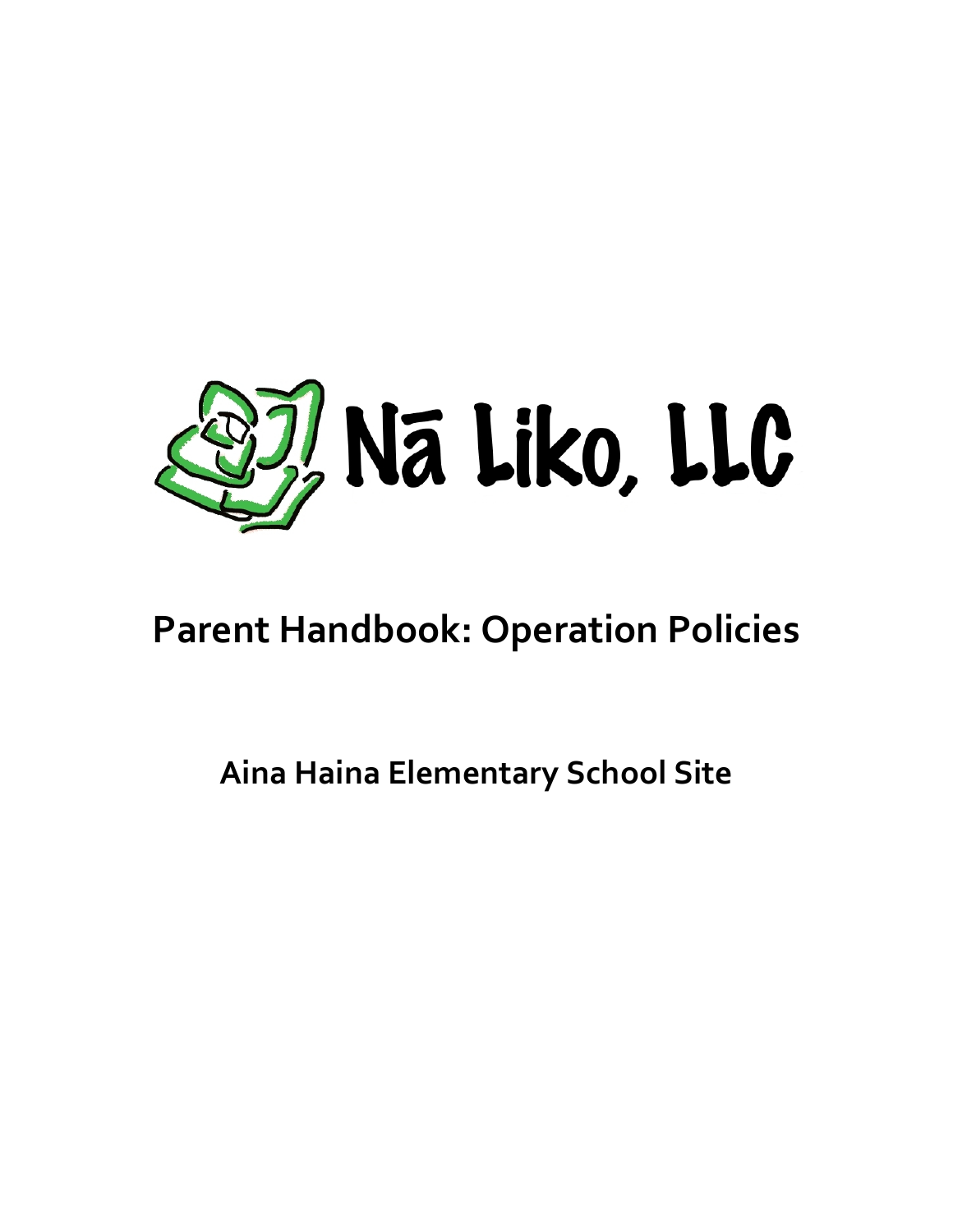# **\*\*\*Please see our COVID-19 Operation Policies Addendum for important updates about key policies, effective July 1, 2020 until further notice\*\*\***

## **(1) Who may attend our program:**

Students enrolled in grades K–5 who attend Aina Haina Elementary school are eligible to attend our program. Students must be over 4 years 8 months old and under 12 years old. Students must be enrolled in summer school at Aina Haina Elementary to attend our After Summer School Program.

## **(2) How many students may enroll in our program:**

Our program has an enrollment cap of 60 students. Once capacity is reached, a first-come, firstserved wait list will be in place. If any currently enrolled student decides to drop from the program we will contact parents by email in the order they appear on our wait list.

## **(3) Hours of operation:**

We operate most school days\* from when school lets out until 5:30pm. Generally, our hours are Monday, Tuesday, Thursday, and Friday from 2:15pm–5:30pm and Wednesdays from 1:30pm–5:30pm. If the school release time deviates from these hours, our program start time will match the release time. For example, on Early Release Days we operate from 12:30pm–5:30pm.

Our After Summer School program operates on summer school days from 12:00pm–5:30pm.

\*We are a vendor at Aina Haina Elementary School and are on the vendor schedule. Typically, our program will begin one week after the first day of school and will end one week prior to the last day of school. These timeframes are subject to change at the discretion of the school. We will notify parents of our start and end dates as soon as they are given to us. Half-days applicable to only one grade (ex., grade K first week) may be another coverage exception.

# **(4) Serving of meals and snacks:**

We do not provide meals or snacks for the keiki in our program. We strongly encourage parents to send nutritious snacks with their keiki! Please note, we adhere to the school's policy concerning food containing nuts. The Aina Haina Elementary program is "Nut Free." Please send nutritious snacks and food items that do not contain nuts with your student.

After Summer School students are required to bring a home lunch each day. There will be a designated time during the summer program for students to eat their lunch.

# **(5) Type of child care services offered:**

We provide afterschool enrichment and care from when school or summer school lets out until 5:30pm most school days.\* Daily services include a dedicated quiet time for homework completion and assistance, pre-planned enrichment activities planned around a monthly theme, and unstructured but supervised free play opportunities. Enrichment activities include life skills, STEM, guest speakers, crafts, community service, cooking, career trivia, outdoor team sports, and group games. Our program specifically focuses on developing students into responsible learners instilled with life skills and healthy habits to help them succeed in their future educational and career endeavors. Our program promotes interaction and socialization across age levels and abilities, providing an opportunity to further develop social skills outside of classroom learning.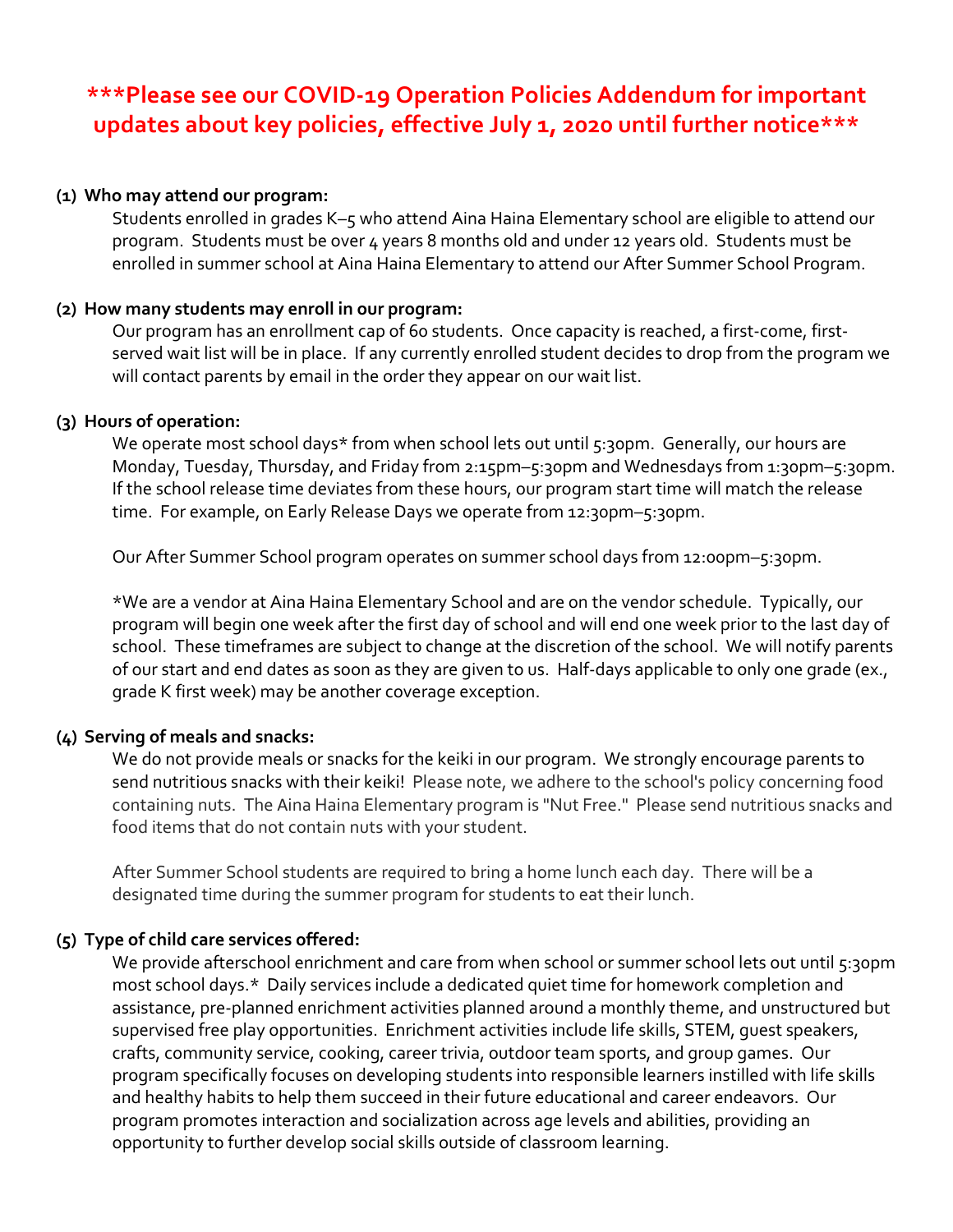\*See note above in section (3).

# **(6) Provisions for special needs of individual children:**

We will do our best to work with parents to make accommodations for children provided the accommodations are within staff and programming capabilities and do not impact the quality of programming for other children. Accommodations should be discussed with one of the Founders and are made on a case-by-case basis. We will do our best to make provisions that are beneficial to a student's growth.

# **(7) Admission requirements and enrollment procedures:**

Simply fill out an enrollment application and make your first payment. Students may join at any time, until our capacity is reached. You may submit the enrollment application online or email it to us prior to your student's first day. We must have a completed enrollment application in order for your student to begin the program that day. Payment may be made online through our website.

# **(8) Fees, payment methods, and refund policy:**

The monthly fee is \$120 per month per student. Payment is due the first school day of each month. A \$5 fee is assessed for every school day the payment is late. A \$5 late pick up fee is assessed every 15 minutes after 5:30pm. If a student is dismissed from the program due to non-payment, there will be a \$25 reinstatement fee.

All requests for enrollment fee refunds must be submitted by the 3rd of the month that the enrollment fee covers. All refunds require the approval of the Founding Members and are reviewed on a case-bycase basis. Direct refund inquiries to: NaLikoLLC@qmail.com with the subject "Refund Inquiry." The yearly registration fee is non-refundable. By submitting your payment, you agree to the refund policy.

# **(9) Emergency medical care:**

In the event of an emergency, Nā Liko will secure treatment for my child. Nā Liko will first attempt to contact the parent(s) or guardian(s), followed by authorized emergency contacts if the parent(s) or guardian(s) cannot be reached. Parent(s) or guardian(s) are financially responsible for any medical care or transportation incurred on behalf of their child. Children will be taken by ambulance to Kapiʻolani Medical Center for Women and Children. A staff member will accompany the child until a parent or guardian arrives.

Nā Liko staff are not able to provide or administer medicines. In the event of an emergency, Nā Liko staff will follow the guidance of 911 operators, including administering life-saving tools the student carries

# **(10) Liability Insurance**:

Nā Liko has general liability insurance through Nautilus Insurance Company.

# **(11) Policy on personal belongings:**

Responsibility of personal belongings brought to our program resides with the owner. Please have your student refrain from bringing excessive unnecessary items to our program. As a rule, students should not bring any item they will not be permitted to use during our program (for example, electronic or gaming devices). Any item prohibited at school is also prohibited in our program. All activity materials will be provided for students, unless otherwise specified. Generally, students will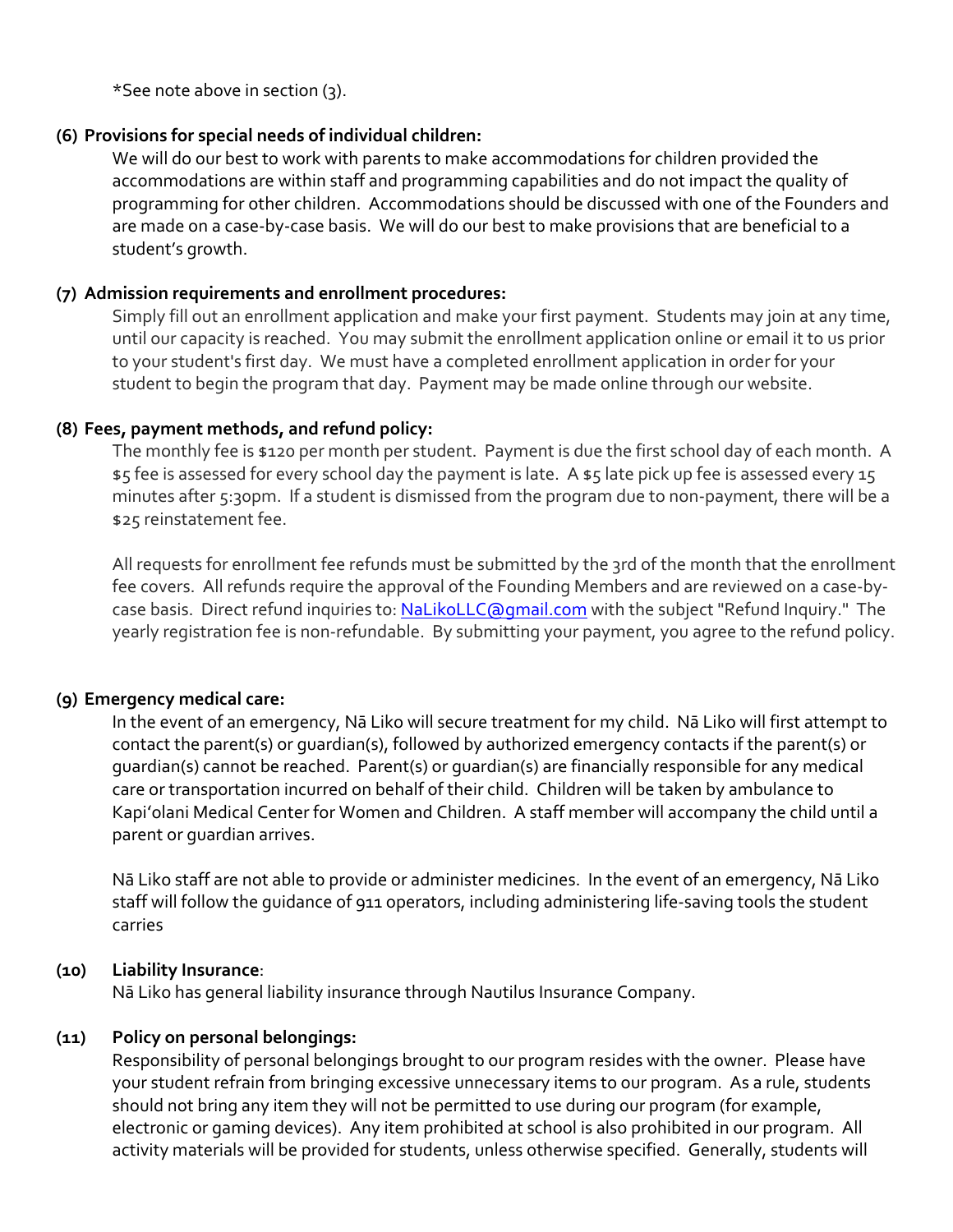only need their backpack, homework binder, pencils, folder or scratch paper, a bottle of water, and nutritious snacks during their time in our program. After Summer School Program students will also need a home lunch. We recommend labeling all personal belongings with your student's name.

# **(12) Transportation arrangements:**

There will be no transportation to or from the school campus.

# **(13) Activities outside the facility:**

No activities will take place outside of school campus or the adjacent park.

# **(14) Policy on disclosure of information on child or parents or guardians:**

Information collected as part of our programming is confidential and will not be shared without written permission from a parent or guardian. Exceptions to this policy include sharing information with emergency personnel during emergency situations, and sharing information with Aina Haina Elementary School personnel, such as severe behavioral incidents (ex. altercations) that may carryover into the school day. We also provide the school office with a roster listing the names and grade levels of the students enrolled in our program, which is also available for other afterschool programs on campus to view.

# **(15) Fundraising campaigns:**

Any fundraising campaigns will be optional and relevant. Fundraising campaigns will not be held at our Aina Haina site. Per HAR 17–896–6, "children and staff shall not be exploited in activities which would be detrimental to the children or the program."

# **(16) Admission of sick, moderately sick, or handicapped children:**

Any student who does not attend school that day or is sent home early due to illness may not attend our program that day. This includes summer school. Ill students may return to our program when they return to school. If a student becomes sick while attending our program, parents or guardians will be notified of the student's condition and asked to make arrangements for a prompt pick up. Symptoms of probable illness or infection that will require immediate pick up include, but are not limited to:

- Fever (100 degrees F or greater)
- Redness, swelling, or drainage of the eye
- Crusty, bright yellow, swollen, tender, red or open draining skin sores
- Diarrhea (more than two loose stools a day)
- Vomiting
- Pain with urination
- Abdominal pain
- Toothache
- Headache with fever greater than 100° F
- Extreme tiredness or lethargy
- Unusual behavior

If pick up is required and a parent or guardian cannot be reached, staff members will attempt to contact other emergency contacts listed on the student's application. If we are unable to reach any emergency contacts or a timely pick up cannot be arranged, staff members will call 911 and students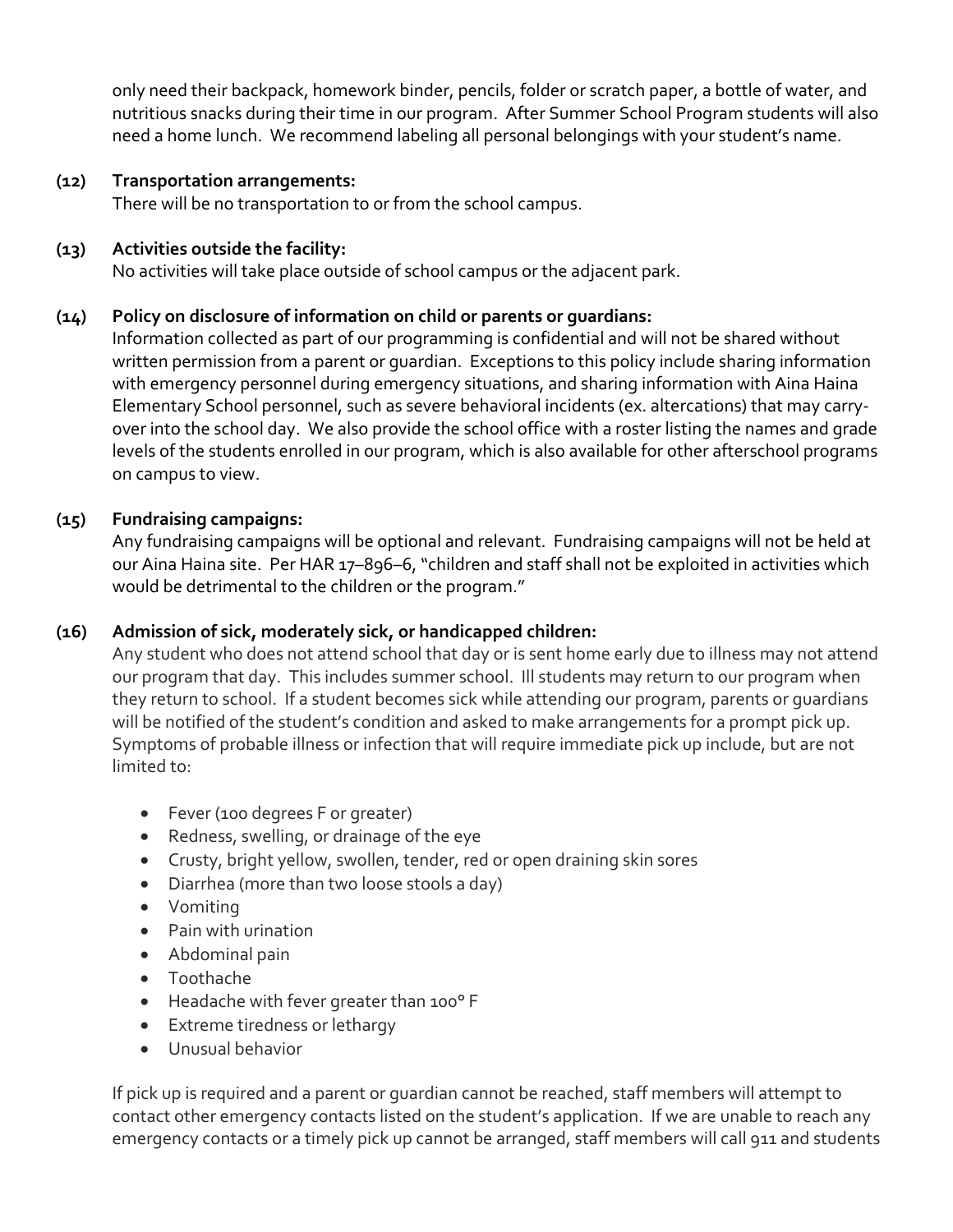may be taken to Kapi'olani Medical Center for Women and Children. Our health consultant may help us determine whether the student must be sent home from our program.

Our program is inclusive of students with special needs. Students must be able to safely function in a 1:20 staff to student ratio. If your student has an aide, they may attend with their aide. We are unable to provide aide services at this time, and the cost will not be covered. We will do our best to work with parents to make accommodations as much as possible. Care for students without aides may not extend beyond the abilities of staff members. The safety of the children is our primary concern please disclose any illnesses or handicaps to program staff so that a proper discussion and review may be made to ensure proper care for your child. Admission decisions are made on a case-by-case basis.

It is this center's policy to not discriminate against persons with disabilities on the basis of disability, and to provide children and parents with disabilities an equal opportunity to participate in the center's programs and services, in compliance with state law and the federal Americans with Disabilities Act.

# **(17) Program goals:**

Our program specifically focuses on developing students into responsible learners instilled with life skills and healthy habits to help them succeed in their future educational and career endeavors. Our program promotes interaction and socialization across age levels and abilities, providing an opportunity to further develop social skills outside of classroom learning.

Our vision is a safe, structured, and caring environment that allows children to learn, interact, and thrive in.

Our mission is to support the educational experience and growth of students by providing a highquality and enriching afterschool program.

#### **(18) Administration of medication:**

Nā Liko staff are not able to provide or administer medications. In the event of an emergency, Nā Liko will follow the guidance of 911 operators, including administering life-saving tools the child carries (ex. epi pens).

# **(19) Staff to child ratio:**

Our minimum staff to child ratio is 1:20, however, we usually operate closer to 1:10.

# **(20) Health Consultation:**

Public Health Nurse, Ivy Okasako, has agreed to serve as the Nā Liko health consultant. Ms. Okasako will provide guidance and technical assistance to our program, which may include developing or updating Nā Liko health and safety policies and procedures, educating staff and parents about health and safety issues, and providing exclusion criteria from illnesses.

#### **(21) Check-in procedure**

Students must report to their Nā Liko afterschool program as soon as school lets out and before attending any extracurricular activities. Staff will begin calling parents 15 minutes after school lets out if a student does not show up to the program site. If your student will not attend our program that day, please call, text, or email your program site to notify staff of their absence from the program. Once signed in, students may sign out for any extracurricular activities they are enrolled in, as noted on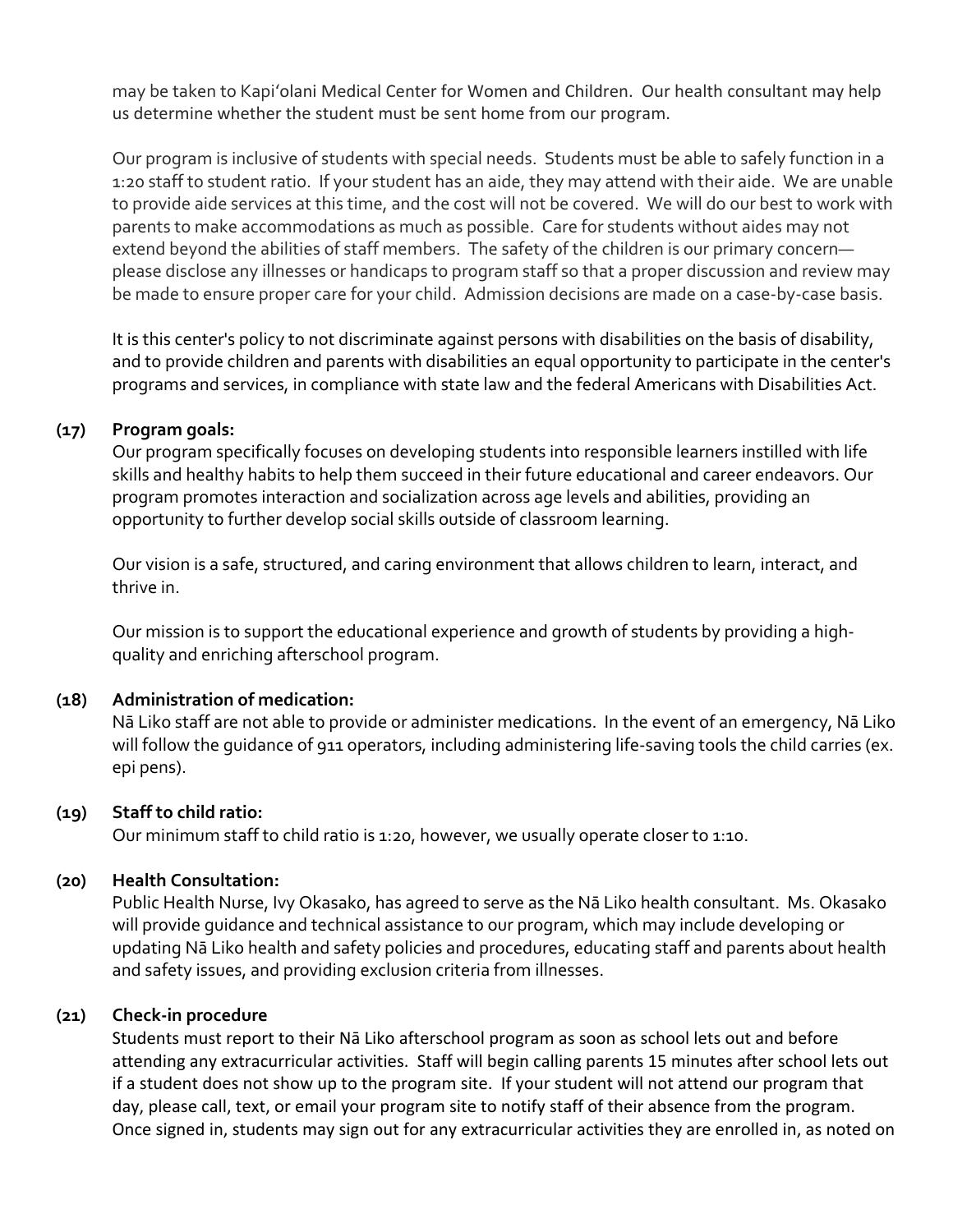their Recurring Absence Sheet. During the Sign in period, students may eat snack and socialize on the patio or sidewalk in front of the classroom or may begin quiet work inside of the classroom.

#### **Other Frequently Asked Questions:**

#### **Q: Do you still have space in your program for my keiki?**

 A: We will do our best to post a notice on our website as soon as capacity is reached. Once our program is at capacity (60 students) you may submit an application without payment to secure a place on our waiting list. We will notify you as soon as space becomes available. Register early to secure your spot for the school year!

#### **Q: What methods of payment do you accept?**

A: We accept credit and debit card payments through our website, www.NaLiko.com.

## **Q: My keiki is signed up for another extracurricular activity. Are they allowed to leave your program to attend the activity and then return to the program?**

 A: Absolutely! Please fill out a "Recurring Absence Form" if your student will regularly leave our program at a certain time on specific days. If it is not a regularly scheduled activity, please send us an email, handwritten note, or leave us a voicemail specifying the day(s)/time(s) that your student is excused from our program.

#### **Q: Does my keiki have to stay for the entire day?**

A: No, you may pick up your keiki at any time during our program.

#### **Q: I will not be able to get to the program by 5:30pm today. What should I do?**

 A: Please call us as soon as possible to inform us of the situation. Secure an alternate pick-up that will be able to arrive by 5:30pm if possible. A \$5 late fee is charged for every 15 minute time period after 5:30pm.

#### **Q: Is my keiki allowed to eat a snack during your program?**

 A: Yes, students may eat snacks before and after study hall. We strongly encourage parents to send snacks with their students!

#### **Q: My keiki was out sick from school today. Can they still attend the afterschool program?**

A: No, students must attend school that day in order to attend the afterschool program.

#### **Q: My keiki forgot something at the program. How/when can they get it back?**

 A: The best way to contact us after hours is by email. We will do our best to contact you regarding whether we found and secured the item or not. In most cases, the item will either be turned over to the school office lost and found or held in our supply area until we arrive the following day.

#### **Q: What is the best way to contact you?**

 A: During program hours--by phone. Outside of program hours--by email. Please remember that our focus is on the students during our program hours. If we do not answer your call, please leave a message and we will return your call as soon as we are able to.

#### **Q: Is my keiki required to participate in the activity each day.**

A: We encourage all students to at least try the activity, but no student is forced to participate.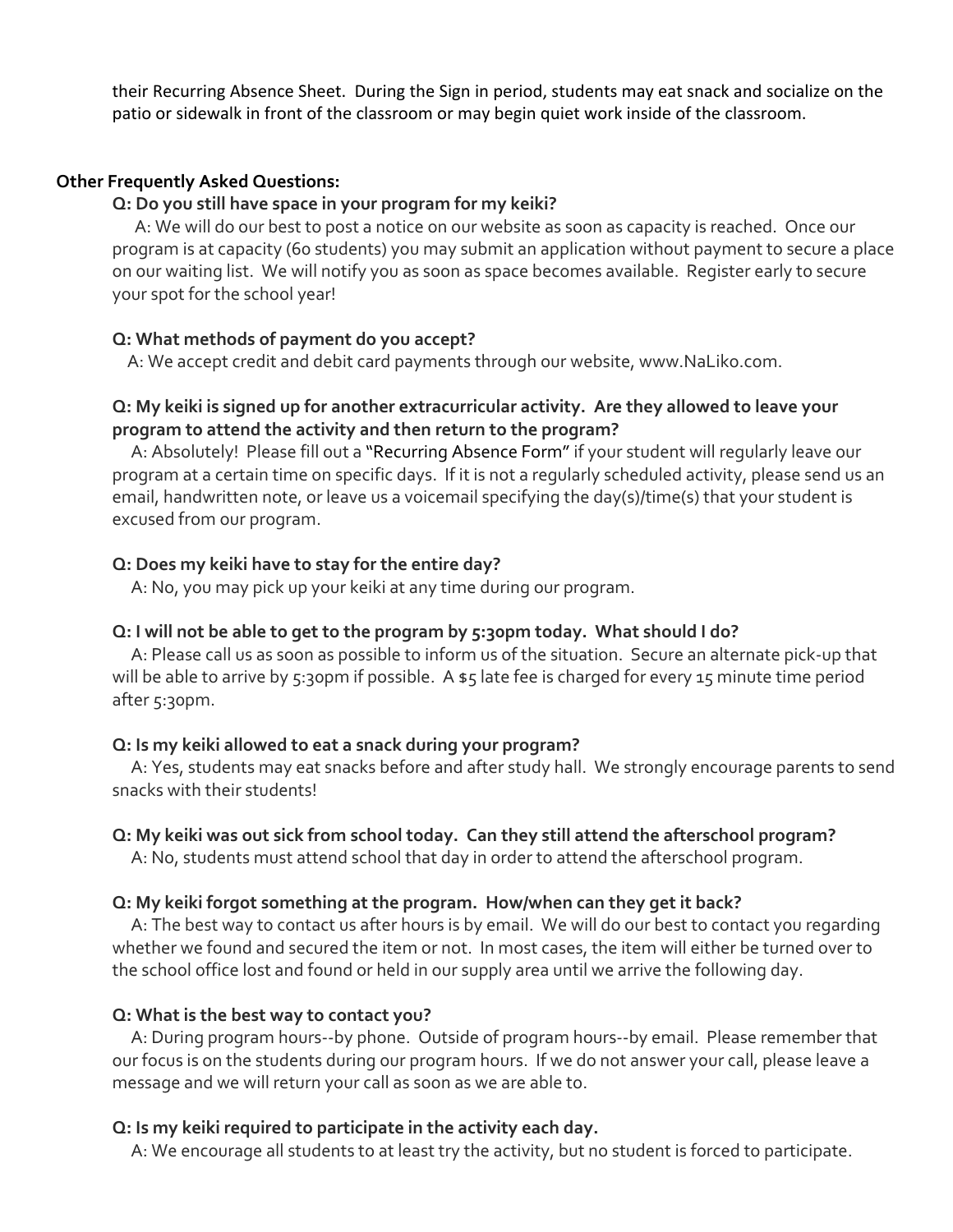## **Q: Do you pick the kindergartners up from their classroom after school?**

A: Yes! A staff member will walk the kindergartners from their classroom to our program.

## **Q: Is my keiki allowed to use their cell phone at your program?**

 A: We simply ask that students ask a Nā Liko staff member for permission before using their cell phone in our program. Students are not allowed to use their cell phone during our study hall period and may not take their phone for outdoor activities. Students use their cell phone at their own risk-- Nā Liko is not responsible if the phone is lost, broken, or stolen. We encourage parents and students to utilize our classroom phones for communication.

# **Q: Can I get a summary of payments made each year?**

 A: Yes! Simply let us know you would like a summary and we will prepare one for you as soon as possible.